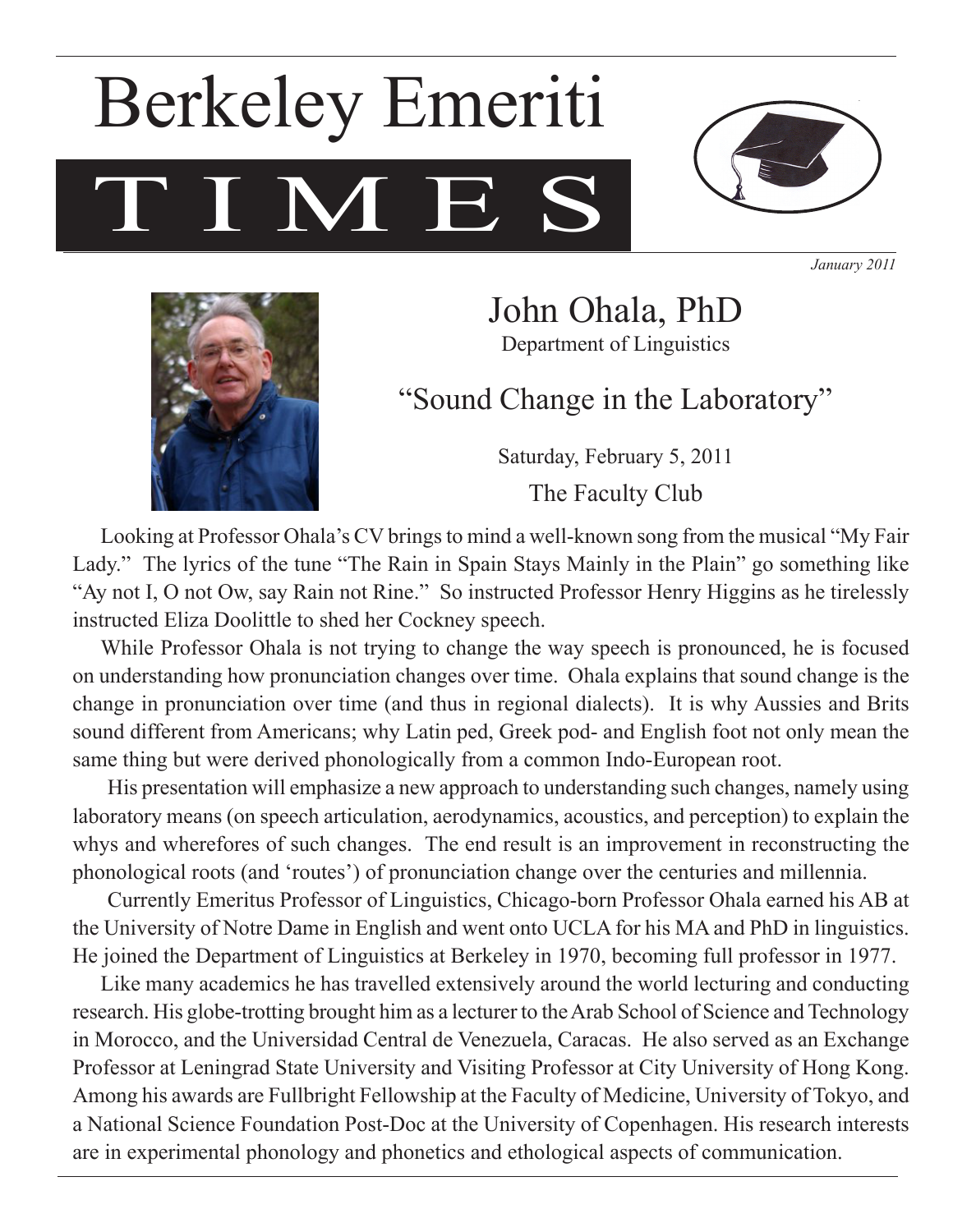#### UCB EMERITI ASSOCIATION EXECUTIVE COMMITTEE 2010-2011

President Roger Glassey

First Vice President Ed Epstein

Second Vice President Caroline Kane

> Treasurer George Goldman

Secretary Barbara Davis

Berkeley Emeriti Times Editor Joan Trezek

> Members at Large Richard Herr Jack Kirsch Calvin Moore Karl Pister

CUCEA Representative Ed Epstein

Past UCBEA Presidents Dick Malkin Louise Taylor Larry Waldron

> **Stewards** Betty Carpenter Sue Cork Mary Mortimer

Mailing Address UC Berkeley Emeriti Association 1925 Walnut Street # 1550 Berkeley, CA 94720-1550

UCB Retirement Center Patrick Cullinane, Director Summer Scanlan, Office Manager

| Office    | <b>UCB Retirement Center</b> |
|-----------|------------------------------|
| Telephone | 510/642-5461                 |
| Fax       | 510/643-1460                 |
| Web site  | thecenter.berkeley.edu       |
| Email     | emeriti@berkeley.edu         |



Published before each meeting of the UC Berkeley Emeriti Association: To provide closer networking for members with: meeting announcements, meeting reviews, executive committee actions, pertinent campus news, and to reach out to members who cannot attend the meetings. Editor: Joan Trezek Phone: 925/286.5745

Email: joan@trezekpublicrelations.com

## **Murder on Ice:** *The Girl with the Dragon Tattoo*

*Note: If you were unable to attend the November meeting, you'll want to read this insightful summary of the presentation. Thanks to Betsey Warrick for preparing it.* 

Linda Rugg, PhD, Associate Professor of Scandinavian Literature, brought her enthusiasm for Scandinavian crime fiction and interest in how such a genre came about to the audience at the Association's November meeting. How is it that Sweden ,with its low crime rate and ongoing search for the perfect society, would generate such an unlikely literature?

Early in the 1800's French detective writers had used Napoleon's establishment of a police department to create the role of a detective. This led to different perceptions of what a detective should look like, how he should behave and what aspects of culture should be revealed. Sherlock Holmes epitomized the detective finding crime solutions based on logic and deduction which became a model for American writers with a significant additional element: violence. Russian writers explored the moral aspects of crime in their works. In all instances, it was and is clear that detective fiction mirrors the society it reflects while exploring morality, gender roles, government agencies and crime of various types.

Scandinavian detective fiction began in the 1960's with two prominent married authors, who, while trying to uphold the values of the society, also took literary aim at government agencies. Their attacks often focused on the police, portrayed as fascistic and reactionary. The writers envisioned increased violence in Sweden.

In 1986 Prime Minister Olof Palme was assassinated. His murder shocked the Swedish people who were struggling with increased fear of foreigners, racist government policies and evident violence against women. Steig Larson, journalist, found his voice for these social concerns with his books, *The Girl with the Dragon Tattoo*, and its sequels, *The Girl Who Played with Fire* and *The Girl Who Kicked the Hornet's Nest*. This trilogy captured readers worldwide. USAToday (12/23/10) reports that 50 million copies of his books have been sold in 46 countries, 14 million in the U.S. alone. Larson's characters are compelling; the plots are complex. His female protagonist is unique, a "maverick" who is a brilliant computer hacker with a photographic memory.

Upon Larson's untimely death in 2004 due to a heart attack, questions about royalties surfaced. It appears that his parents from whom he was estranged gained the money. His long-time partner has his computer. Is there a fourth book caught inside? Time will tell!

*Editor's Note: Stieg Larsson was named Author of the Year in an online poll conducted by USA Today. His books have been made into movies which remain true to the narrative and character development of the books.*

## **Future Association Luncheons**

Saturday, March 26, 2011 Saturday, May 7, 2011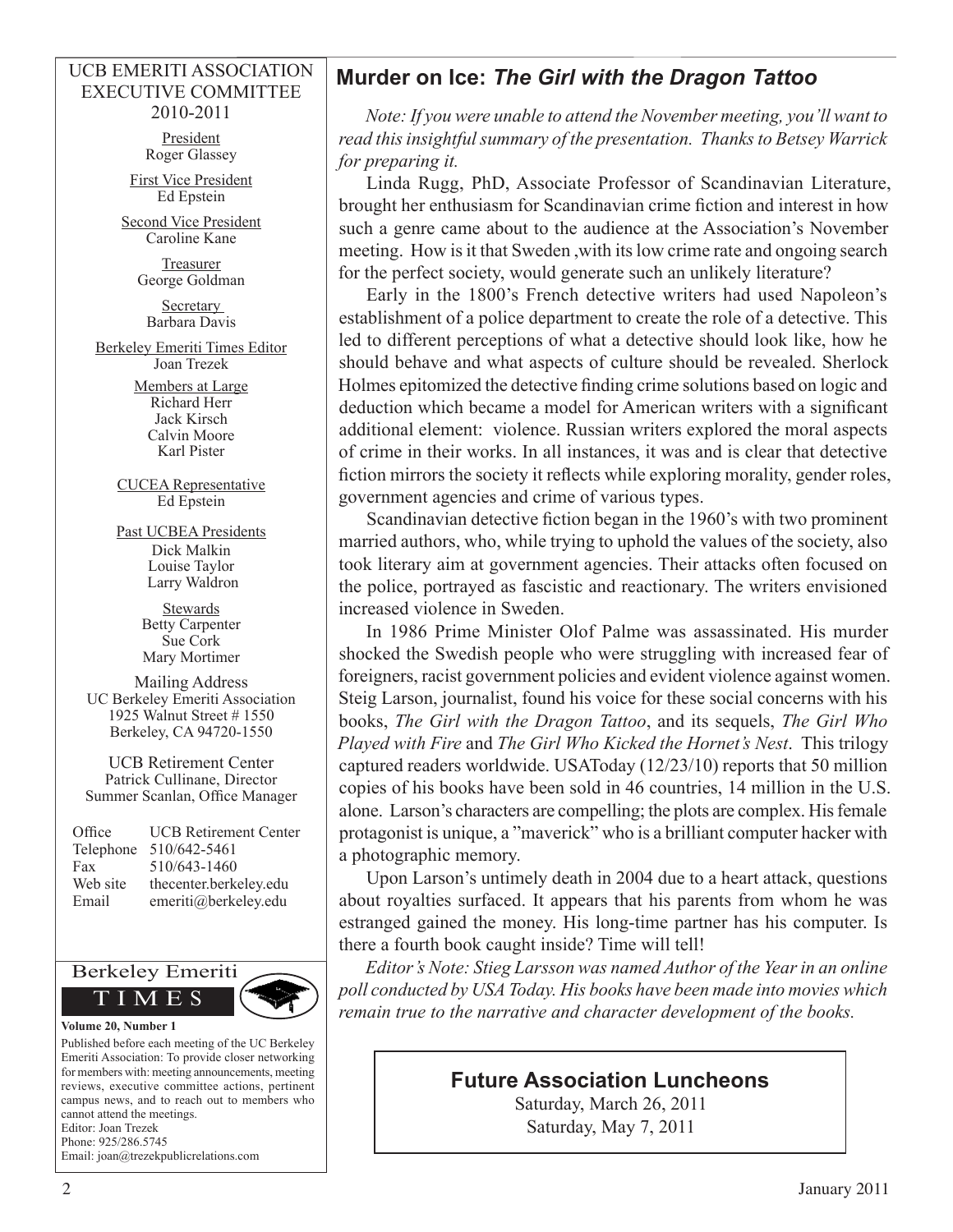## **Meet Your UCB Emeriti Association Board**

As we begin a new year, some valued Board Members will leave us; all have served well, and it seems appropriate to share a little background about those people who represent the 400-member Association on the Board. Those profiles not appearing in this issue will appear in the next.

#### *George Leitmann*

Professor Leitmann served as Second Vice President for the past two years. Professor Emeritus in the College of Engineering Science, Leitmann's accomplishments are many and diverse. He is still adding to them and will be receiving the Bellman Control Heritage Award of the American Automatic Control Council at their forthcoming June meeting. Leitmann joined the



Association 20 years ago to stay in touch with fellow emeriti and stay abreast of emeriti affairs. More importantly, he wanted to have input into issues and assist in resolving them. He is particularly interested in topics having to do with medical plans and taxes as well as cultural and scientific topics. He advocates exploring avenues where the extensive and specialized expertise of Association members can be directed toward service on boards and committees. "After years of faithful service, George has retired from his position of Second Vice President, but I hope he will continue to offer his thoughtful advice and guidance," says Association President Glassey.

### *Caroline Kane*

Emeritus Professor, Dept. of Biochemistry, Caroline Kane is a relatively new member of the Association having joined two years ago when she retired. She moved into the Second Vice President role with the new year. She wants to support the Association and finds it valuable in providing her



with campus news and information on issues. Given the attention the healthcare reform legislation has attracted in the last year, it is not surprising that she wants to hear more about it and its impact on seniors from a knowledgeable source. One area of service she suggests for members' consideration is setting up volunteer opportunities in local K-12 classrooms to share the experience as well as content knowledge as a teacher's classroom assistant.

#### *Louise Taylor*

Professor Taylor spent 34 years in the Chancellor's Office followed by eight more years in the College of Engineering to help establish the Dept. of Bioengineering, at UC Merced to create a 10 year budget for the new campus, and at the Office of the President helping with the California Initiative for Science and Innovation. She previously served as Association President and chair of the Council of UC Emeriti Associations (CUCEA) and is currently Information Officer of CUCEA. Taylor is a 1998 recipient of one of the highest honors bestowed at UC Berkeley—The Berkeley Citation awarded for extraordinary achievement in one's field coupled with outstanding service to the Berkeley campus. She was awarded the Emerita title upon her retirement.

She joined UCBEA 10 years ago having been invited by those in leadership roles. She, too, wanted to remain active with the University and has an interest in seeing members explore a mentoring program for students and for assistant professors, similar to what UC San Diego offers.

## **President's Message**

I'm pleased to announce that the Emeriti Times has a new editor. Joan Trezek, who has an extensive communications and public relations background, has taken on the role. Her husband, George Trezek, is an Association member and Professor Emeritus in the College of Engineering. See her note on page 4.

Also of note is a new book by John Letiche, Dept. of Economics, to be released in March, "Crises and Compassion: From Russia to the Golden Gate." More details on Amazon.com.

*Roger Glassey*